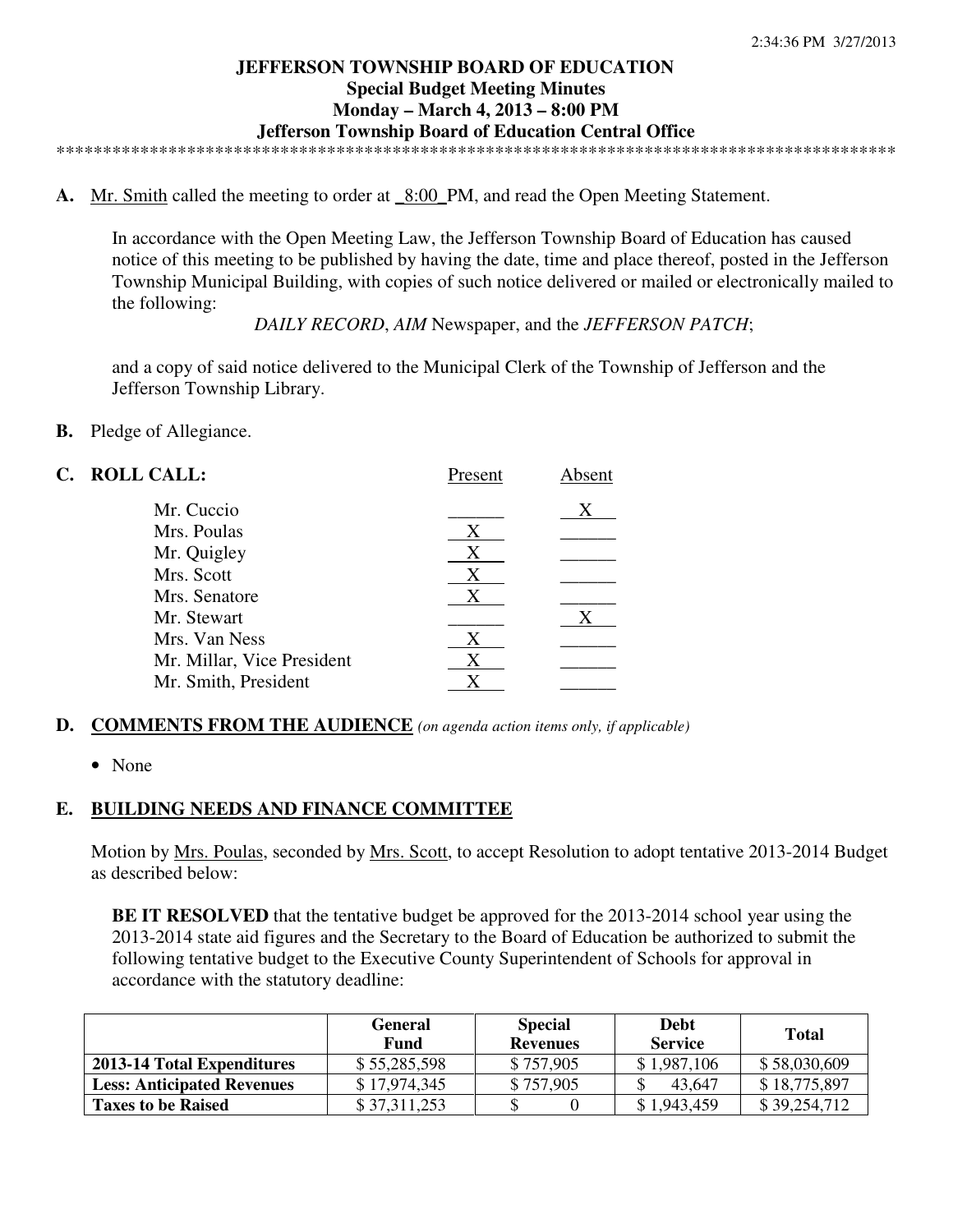And to advertise said tentative budget in the *Daily Record* in accordance with the form suggested by the State Department of Education and according to law; and

**BE IT FURTHER RESOLVED**, that a public hearing be held at the Jefferson Township High School Media Center, Oak Ridge, NJ on March 25, 2013 at 8:00PM for the purpose of conducting a public hearing on the budget for the 2013-2014 school year.

**RESOLVED,** that the Jefferson Township Board of Education requests the approval a capital reserve withdrawal in the amount of \$264,965. The district intends to utilize these funds for the projects listed below:

**a.** ET Briggs Window Replacement (27-2380-040-13-1000) and HS Partial Window Replacement (27-2380-020-13-1000), estimated cost =  $$701,226$  and \$63,514, respectively, and

**WHEREAS,** school district policy and N.J.A.C. 6A:23A-7.3(a) provides that the Jefferson Board of Education shall establish in the annual school budget a maximum expenditure amount that may be allotted for such travel and expense reimbursement for the 2013-2014 school year; and

**WHEREAS,** maximum expenditure amount allotted for travel and expense reimbursement for the 2012- 2013 was \$67,295, and

**WHEREAS,** travel and expense reimbursement has reached a total amount of \$44,216.81 as of March 1, 2013, and

**NOW THEREFORE BE IT RESOLVED**, that the Jefferson Board of Education, in the County of Morris, New Jersey hereby establishes the school district travel maximum for the 2013-2014 at the sum of \$51,745 and

**BE IT FURTHER RESOLVED,** that the School Business Administrator shall track and record these costs to insure that the maximum amount is not exceeded.

| MOTION: Mrs. Poulas |      | SECOND: Mrs. Scott |         |        |
|---------------------|------|--------------------|---------|--------|
| <b>Name</b>         | Ayes | <b>Nays</b>        | Abstain | Absent |
| Mr. Cuccio          |      |                    |         | Χ      |
| Mr. Millar          | X    |                    |         |        |
| Mrs. Poulas         | X    |                    |         |        |
| Mr. Quigley         | X    |                    |         |        |
| Mrs. Scott          | X    |                    |         |        |
| Mrs. Senatore       | X    |                    |         |        |
| Mr. Smith           | X    |                    |         |        |
| Mr. Stewart         |      |                    |         | X      |
| Mrs. Van Ness       |      |                    |         |        |

# **F. PERSONNEL COMMITTEE**

Motion by <u>Mr. Millar</u>, seconded by <u>Mrs. Van Ness</u>, to accept the recommendation of the Superintendent to approve and adopt motion F.1, as described below: